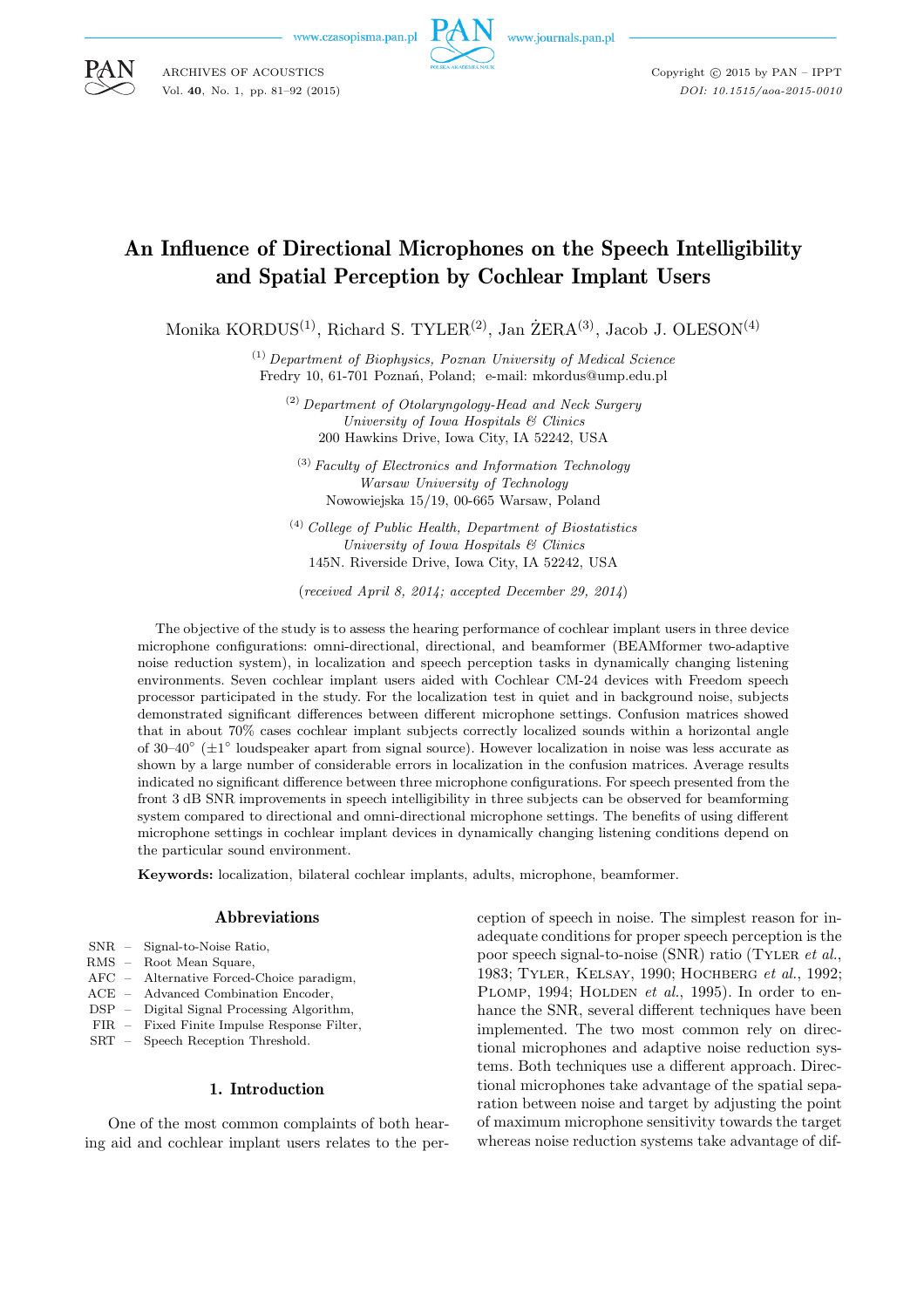|    | www.czasopisma.pan.pl $PAN$ www.journals.pan.pl |  |
|----|-------------------------------------------------|--|
|    |                                                 |  |
|    |                                                 |  |
| 82 | Archives of Acoustics Volume 40, Number 1, 2015 |  |
|    |                                                 |  |

ferences in spectral and timing characteristics between target and noise arriving from multiple locations. Previous evaluations of different microphone configurations revealed considerable variations in methods and results depending on multiple variables, such as the number of interfering noise sources and characteristics of the stimuli (HOLDEN *et al.*, 1995; KOCHKIN, 2000; MÜLLER *et al.*, 2002; QIN, OXENHAM, 2003; STRICKney *et al.*, 2004; Kompis *et al.*, 2004; Wolf *et al.*, 2009; BROCKMEYER, POTTS, 2011), or noise reductions technique themselves (SPAHR *et al.*, 2007, Mc-Creery *et al.*, 2012; Wolfe *et al.*, 2012; Kokkinakis *et al.*, 2012; Magnusson *et al.*, 2013).

The microphone system type used as input for the cochlear implant is the main factor investigated in this study. The Freedom processor uses three microphone systems, including a forementioned directional system. There are two hardware microphones. The rear microphone is omni-directional and provides equal sensitivity regardless of the direction of incoming sound.

The omni-directional mode of operation is useful for overall monitoring of environmental sounds. A directional microphone located on top of the implant's external part forms a fixed cardioid pattern. A cardioidal directional characteristic favors frontal direction and diminishes signals received from rear (at 180<sup>°</sup>). This is obtained by using dual-port hardware, with anterior, and posterior microphone ports. There is an acoustical delay, by a few milliseconds, of the acoustic signal entering the posterior and anterior ports. Subtraction of these signals acting on the microphone diaphragm with opposite phases, cause reduced sensitivity of the directional microphone to sounds from the back. The microphone retains a high sensitivity to sounds from the front.

Freedom SmartSound Beam (beamformer) is the third most advanced mode of operation of the microphone systems. It takes advantage of the differences in spectral and timing characteristics between target and noise arriving from different locations. In this mode, the directional pattern is adaptive, using digital signal processing (DSP) algorithms and can change automatically depending on the sound in the environment. Beamforming mode uses both directional and omnidirectional microphones, employs two-channel summation of these signals, and performs second-stage digital processing in two channels. In contrast to a directional microphone, which cancels noise at 180 degrees, the beamforming mode cancels best when noise arrives at 90 degrees to the recipient. The digital algorithm requires time for processing of the signal, therefore adaptation can be as long as 1 s for speech-weighted noise, depending on the environment. In the beamforming systems, both front and rear microphones are activated simultaneously. The polar pattern changes adaptively using DSP algorithms and varies automatically depending on the environment. In the first stage of the signal, the pre-processing target and noise are spatially separated by filtering the output signal obtained from the omnidirectional microphone in the fixed finite impulse response FIR filter, and delaying the output signals from the directional microphone. In the second stage, speech and noise references are created. To create speech references, the output signal of the FIR filter is added to the delayed signal from the directional microphone. Finally, in the third stage, an adaptive noise cancellation algorithm is introduced (for a detailed description see SPRIET *et al.*, 2007).

To our best knowledge there are not many publications which directly investigated effect of microphone type and settings on localization performance in cochlear implant users. For example FIGUEIRO *et al.* (2001) examined localization performance, with expectation that localization abilities might be negatively impacted by the microphone configurations. His study explored effectiveness of the Audalion Beamforimng system in unilateral implanted pediatric population. Results showed, that subjects were unable to discriminate sound sources in none of four settings (regardless of the directionality) of the Audalion Beamforimng system.

The majority of conditions presented in the literature refer to listening where target and interfering noise remain in fixed positions (i.e., target arrives from the frontal sound source and interfering noise arises from the some lateral source), and originate from either single- or in some cases from multiple locations (e.g. Spriet *et al.*, 2007; Kokkinakis, Loizou, 2010). However in everyday situations, locations of target and interfering sound sources often vary independently, resulting in a dynamically changing listening environment.

The aim of the present study was to explore differences among omni-directional, directional and beamforming microphone configurations in laboratory settings that better represent real-life situations with a focus on individual performance of cochlear implant users. It should be noted that data in the literature typically presented averaged results therefore did not reflect advantages gained by individual patients. We intend to obtain the information that would supplement existing in literature knowledge about the speech perception in noise and provide new data regarding localization.

#### 2. Materials and methods

# *2.1. Subjects*

Seven adult subjects (six female and one male) implanted bilaterally with Nucleus CI-24M implant devices participated in this study. All individuals were post-lingual, severe-to profound sensorineural deaf. Subjects ranged from 27 to 68 years of age (mean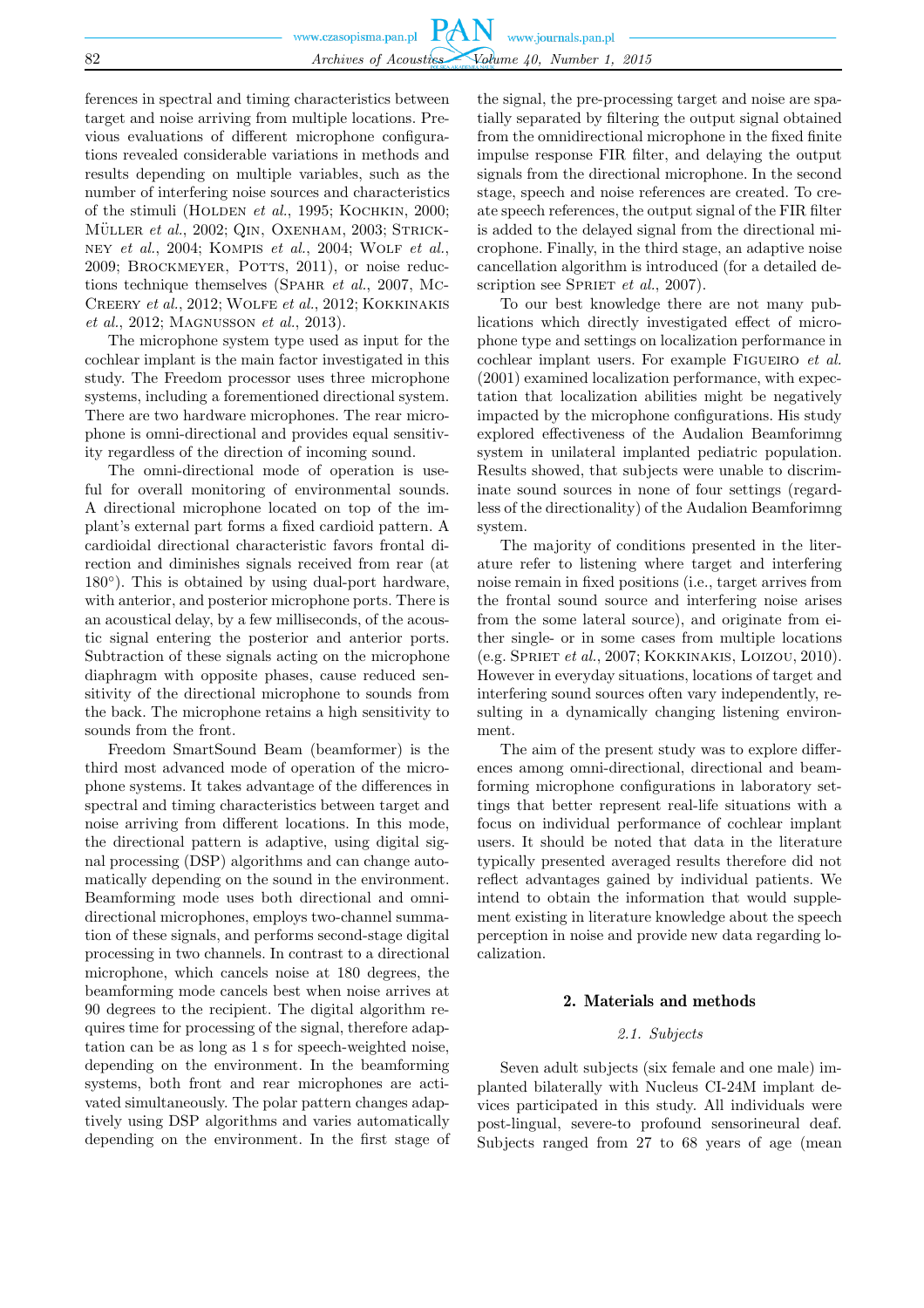| Subject Gender                   |         | Age<br>years | Etiology of hearing<br>impairment             | Use<br>of bilateral<br>$CIs$ [years] | Processor | Strategy     | Number<br>of channels | Pulse<br>rate<br>[Hz] |
|----------------------------------|---------|--------------|-----------------------------------------------|--------------------------------------|-----------|--------------|-----------------------|-----------------------|
| S <sub>1</sub>                   | F       | 58           | Autoimmune Sensorineural $\text{Loss}^{a,b}$  | 4                                    | Freedom   | <b>SPEAK</b> | $18^a, 7^b$           | 250                   |
| S <sub>2</sub>                   | F       | 68           | Unknown <sup>a,b</sup>                        | 10                                   | Freedom   | ACE          | 22                    | 1800                  |
| S <sub>3</sub>                   | F       | 50           | $Polio^{a,b}$                                 | 10                                   | Freedom   | ${ACE}$      | 20                    | 2400                  |
| S <sub>4</sub>                   | F       | 62           | Unknown <sup><math>a,b</math></sup>           |                                      | Freedom   | ACE          | 20                    | 1800                  |
| S <sub>5</sub>                   | F       | 62           | Hereditary <sup><math>a,b</math></sup>        | $\overline{2}$                       | Freedom   | ACE          | 22                    | $500^a$ ,<br>$250^b$  |
| S6                               | М       | 27           | Coggan's Syndrome <sup><math>a,b</math></sup> | 5                                    | Freedom   | ${ACE}$      | 12                    | 1800                  |
| S7                               | F       | 51           | Unknown <sup><math>a,b</math></sup>           |                                      | Freedom   | ACE          | 22                    | 2400                  |
| $\sigma$ $\cdot$ $\cdot$ $\cdot$ | $h = e$ |              |                                               |                                      |           |              |                       |                       |

Table 1. The demographics of listeners and cochlear implant information.

 $a$  right ear,  $b$  left ear.

of 54 years,  $SD = 13.5$  years). A summary of subjects' demographic data is shown in Table 1. All subjects used the Freedom speech processor, which was programmed either with an Advanced Combination Encoder (ACE) speech processing strategy (subjects S2–S7) or a Spectral Peak (SPEAK) processing strategy (subject S1). Subjects were experienced implant users with at least 12 months of practice. All subjects received both implants during one surgical procedure (simultaneous implantation). All experimental procedures were approved by the University of Iowa Human Subject IRB. Patients' post implant performance in speech perception was evaluated by the consonant-nucleus consonant (CNC) monosyllabic words (TILMANN, CARHART, 1966) and City of University New York Sentences (CUNY) (Boothroyd *et al.*, 1985). Tests were conducted at each visit of implanted person commencing one month after implantation and continued to the beginning of the current experiment. Subjects demonstrated stabilized CNC and CUNY test results by the start of the current laboratory testing.

### *2.2. Measurement setup*

Localization and speech perception tests were conducted in a  $3 \times 2.83 \times 2$  m  $(10' \times 9.3' \times 6.6')$  soundproof booth (0.8-s average reverberation time) meeting ANSI standards. Stimuli were presented from an eightloudspeaker array spanning a 108◦ arc symmetrically in front of the subject. The angular distance between loudspeakers was equal to 15.5◦ . Loudspeakers at angles of  $-54°$  to  $-8°$ , and of  $8°$  to  $54°$ , corresponded to locations on the left and right side of the median plane, respectively. Subjects were seated in the center at a distance of 1.5 m from the loudspeaker array.

A touch-screen monitor was placed in front of each subject to collect responses. The monitor was also used to display loudspeaker positions in localization tests, or a list of spondee words in speech recognition tests.

#### *2.3. Experimental procedures*

#### *2.3.1. Localization tests*

**2.3.1.1. Stimuli for Localization Tests in Quiet and in Noise.** A closed-set test was used. Sixteen everyday sounds representing four sound categories: warning and information signals (alarm, bell, Big Ben bell, and phone), vocalizations (child cry, bird1, bird2, duck, rooster, and dog), instruments (cello and guitar), and effects (breaking glass, knocking on wood, thunder and water noise) served as targets. For localization tests in quiet, target signals were presented nominally at 70 dB (C). For localization tests in noise, targets were presented at 60 dB (C) with the background noise at 50 dB (C). Noise and signal were cued simultaneously, all signals were prerecorded. Intensity of the targets and noise were kept at a constant level during testing. Background noise consisted of babble noise comprising 30 prerecorded sentences spoken by male and female talkers (5 male and 5 female talkers, 3 sentences per talker) (Tyler *et al.*, 2006). A non standardized test was used. Sentences were meaningful 5 to 7 words long.

**2.3.1.2. Procedure.** Signals were presented in six blocks. Each block consisted of all 16 everyday sounds, each played out only once within a block. Each of 16 different sound items was individually projected through one of the eight loudspeakers. In the localization test in quiet, each sound was presented from one of randomly selected loudspeakers. For localization tests in noise, in addition to a signal, babble noise was presented from two randomly selected loudspeakers, different from the loudspeaker used for signal presentation.

Positions of the eight loudspeakers in the array were displayed on the touch-screen monitor placed in front of a subject. Subject's task was to identify the loudspeaker from which the target originated. Before each stimulus presentation, subjects were instructed to focus on the center of the loudspeaker array, and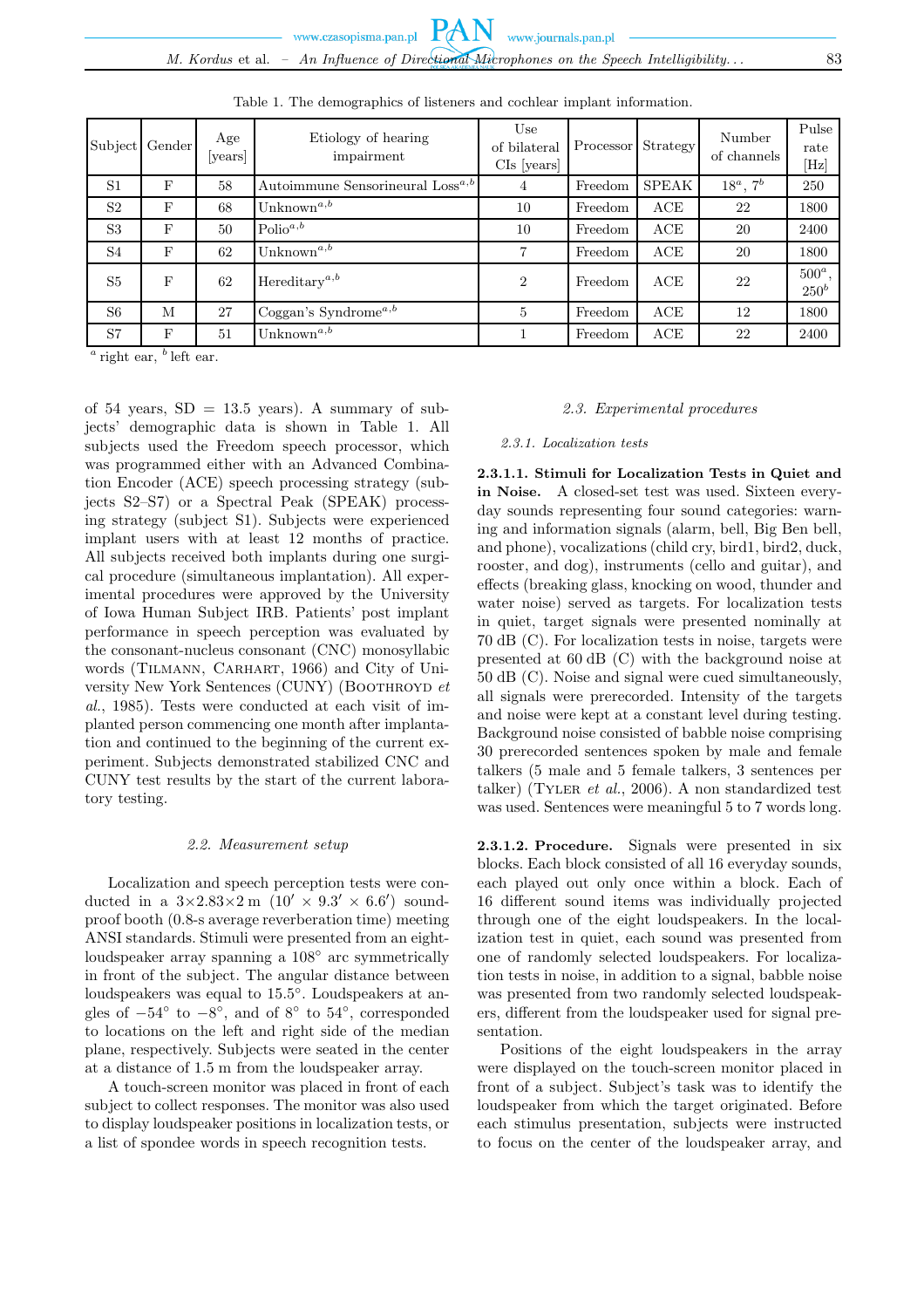|    | www.czasopisma.pan.pl $PAN$ www.journals.pan.pl |  |
|----|-------------------------------------------------|--|
|    |                                                 |  |
|    |                                                 |  |
| 84 | Archives of Acoustics Volume 40, Number 1, 2015 |  |

to push a button at the touch screen monitor when ready. A forced-choice method was used in which subjects had to provide a response to each signal regardless to their ability to localize sound. Subjects were not restricted by time to give their response. No feedback was provided. Subjects were not familiar with the microphone configurations being tested. All participants were tested in a randomized order of listening conditions. A total of 96 trials  $(16\times6)$  were presented to each subject. Errors in localization were determined by calculating the average root mean square (RMS) error in angular degrees.

### *2.3.2. Speech perception in noise*

**2.3.2.1. Stimuli.** We have developed several realistic speech perception tests intended to assist in the evaluation of spatial hearing and bilateral devices (Tyler *et al.*, 2002a; 2002b; 2002c; 2007; Dunn *et al.*, 2004). In the 'cued' SRT test (Dunn *et al.*, 2008) spondee words were presented with background female-male babble noise. All signals were prerecorded.

Target spondees were introduced in a carrier phase "She saw the [target word]". The carrier phrase served as a localization cue, acting before the target spondee was presented. Listeners were given time to hear the 'cue' and move their head, in an attempt to replicate one of many possible realistic listening situations. Signal presentation began with the carrier phrase in quiet. Babble noise was turned on with a 600-ms delay and ended by the same time as the target spondee. In effect, the initial two words of the carrier phrase ("She saw") were presented in quiet, while the third word ("the") and the spondee were presented in babble noise. The spondee was introduced with 800 ms delay to the onset of the noise and with a delay of 400 ms to the end of the carrier phrase. The entire auditory cue (before spondee started) lasted for 963 ms and included the initial part of the carrier phrase (without noise), its final part (with noise), and noise alone before onset of the spondee. Such timing structure was used to allow the adaptive beamformer stabilize directionality, by pointing to the speech first, and then to include presentation of noise. The skim of signal timing stricture is presented in the Fig. 1.



Fig. 1. Signal timing of target spondees presented in babble noise.

**2.3.2.2. Procedure.** A 12-alternative forced-choice (12-AFC) paradigm with 1-up/1-down adaptive procedure was used to determine the SNR threshold corresponding to the 50% correct identification. In this procedure a diagram of 12 spondees was presented to the subject on the monitor screen. The subject's task was to select the word played through the loudspeaker. Subject's response time was not limited. No feedback was given. Before each stimulus presentation subjects were instructed to direct their head to the center of the loudspeaker array, and to push a button at the touch screen monitor when ready. The subject was allowed to move their head during stimulus presentation.

In the adaptive procedure, the intensity of the spondee was kept constant at a level selected individually for each subject, to avoid ceiling and floor effects. The level of spondee presentation was nominally at 70 dB (C). In one instance it was lowered to 55 dB (subject S6) due to differences in subject's hearing dynamic range. Presentations level for the speech perception experiment was determined above the hearing threshold and for a subject's comfortable level of listening.

The initial noise level in the adaptive procedure was set 5 dB lower than the spondee level except for subjects S5 and S6 for whom the initial noise level was equal to the spondee level. In the adaptive procedure, the noise level was increased following each correct response, and was decreased following each incorrect response. The initial step size was 8 dB, and was lowered to 4 dB after the first level reversal. It was further lowered to 2 dB after the second reversal. Adaptive run was terminated after the 14th reversal. The threshold was calculated as the average level of the last 10 reversals. As the termination rule was based upon number of reversals, the total number of trials in the adaptive run varied between 25 and 35. In the single measurement session, five adaptive runs were conducted for each subject and each condition. The SNR corresponding to 50% correct word identification was calculated as the arithmetical mean of the values obtained in the last three runs.

**2.3.2.3. Implant device programming.** For the purpose of this study, a new cochlear implant map was created for each subject to avoid any uncontrolled advantages of previously used algorithm (Tyler *et al.*, 1986). The newly created maps were based on each subject's "everyday map" used on a daily basis. For each subject, individual changes were made in the programming parameters to the number of active electrodes and sampling rate. The coding strategy remained the same as in 'each subject's "everyday map". Using the comparison scale the subject indicates whether the current map settings was 'completely different', 'much different', 'bit different', or 'no change' from the "everyday map". Following the modification, the subject was asked to rate perceptual differences between his or her everyday map and the newly cre-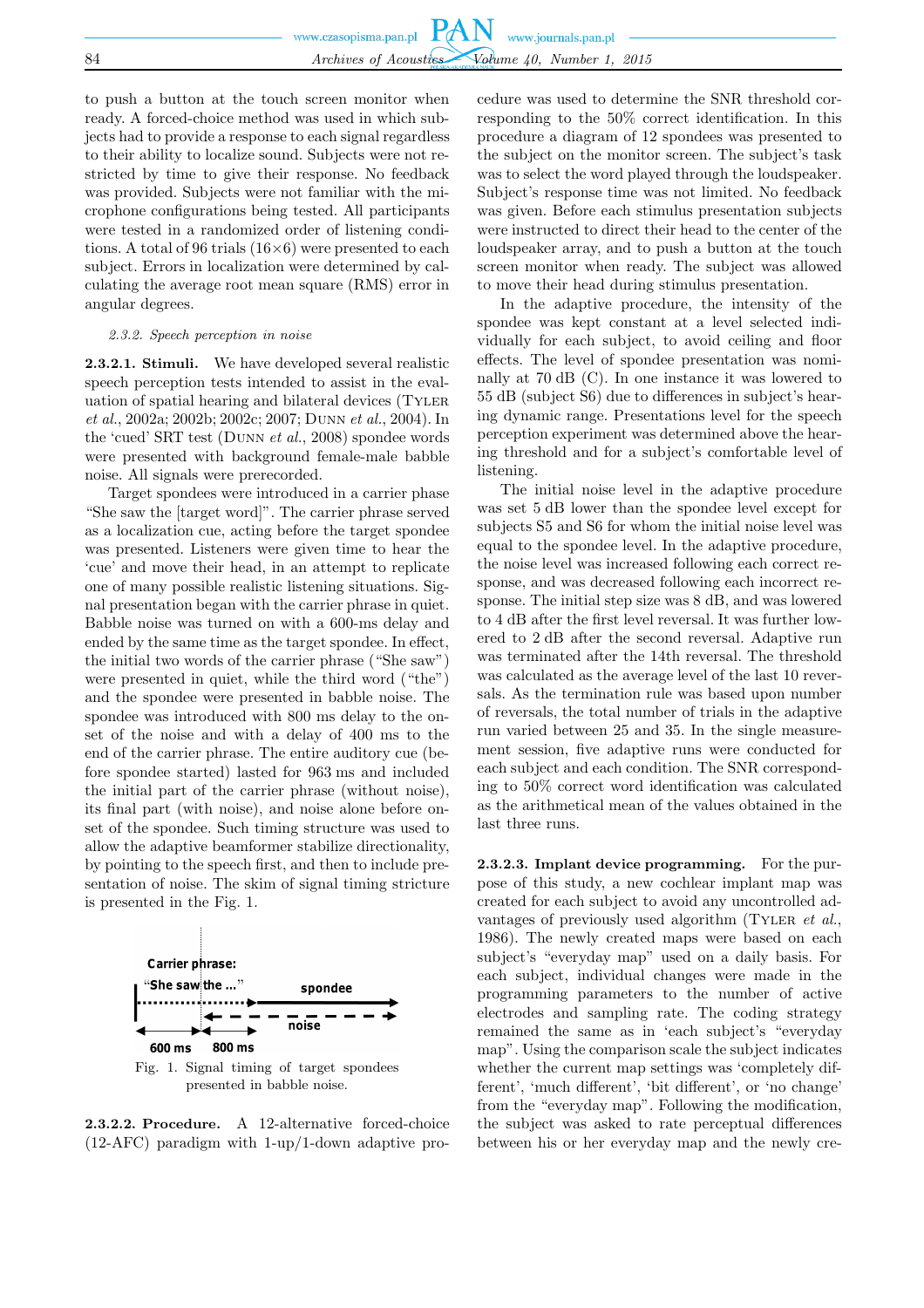ated map on a scale from 0 ('no change') to 100 ('completely different'). For the assessment each subject was interviewed by the audiologist with the same set of questions. Overall responses were rated by summation of all individual question scores and division through the maximum possible score. If the difference was  $\epsilon = 40\%$ , the maps were considered similar, and further modifications were made. If the difference was  $>= 40\%$  that map was applied in the experiment. Using research software, the speech processor was programmed specifically for omni-directional, directional, and beamformer modes of operation. During measurements the order of microphone conditions tested was randomized across the subjects. After specific microphone condition tested, microphone setting was always changed into another mode of operation (beamformer, directional or omni-diertcional). In all cases the speech processor microphone sensitivity was set to 6, and the input volume amplifier to values between 6 and 7.

#### 3. Data analysis

We approached this study with regards to individual differences between subjects. Individuals may or

 $\blacktriangle$ 

may not benefit from highly directional microphones. With a limited number of subjects we chose to focus on individual results, and our statistical test reflect this approach. Data was mainly analyzed by descriptive statistics. Due to the small sample size, both paired t-tests and nonparametric Wilcoxon signed rank tests were carried out. As the results were consistent between the two tests the paired  $t$ -test results are reported. Analyses are carried out in SAS v9.2. In additional to individual analysis, group analyses were also performed, however due to the small sample size, this should be considered only as exploratory.

# 4. Results

### *4.1. Localization-in-quiet and localization-in-noise*

The results for the localization tests are presented in Figs. 2 and 3. In both figures, stimulus positions are shown on the abscissa and subject's responses on the ordinate. Negative and positive values on both axes represent left and right sides of the loudspeaker arc respectively. Each column represents data for different device settings: omni-directional microphone, di-



Fig. 2. Scattograms for the localization test in noise. Columns correspond to the three microphone configurations: omni-directional (first column), directional (second column), beamformer (third column). Rows represent data obtained from subjects S1–S3. The abscissa indicates the stimulus locations in the range from  $-53^\circ$  to  $-8^\circ$ (left side) and from  $+8°$  to  $+53°$  (right side). Subjects' responses are shown on the ordinate. Diagonal lines represent correct performance.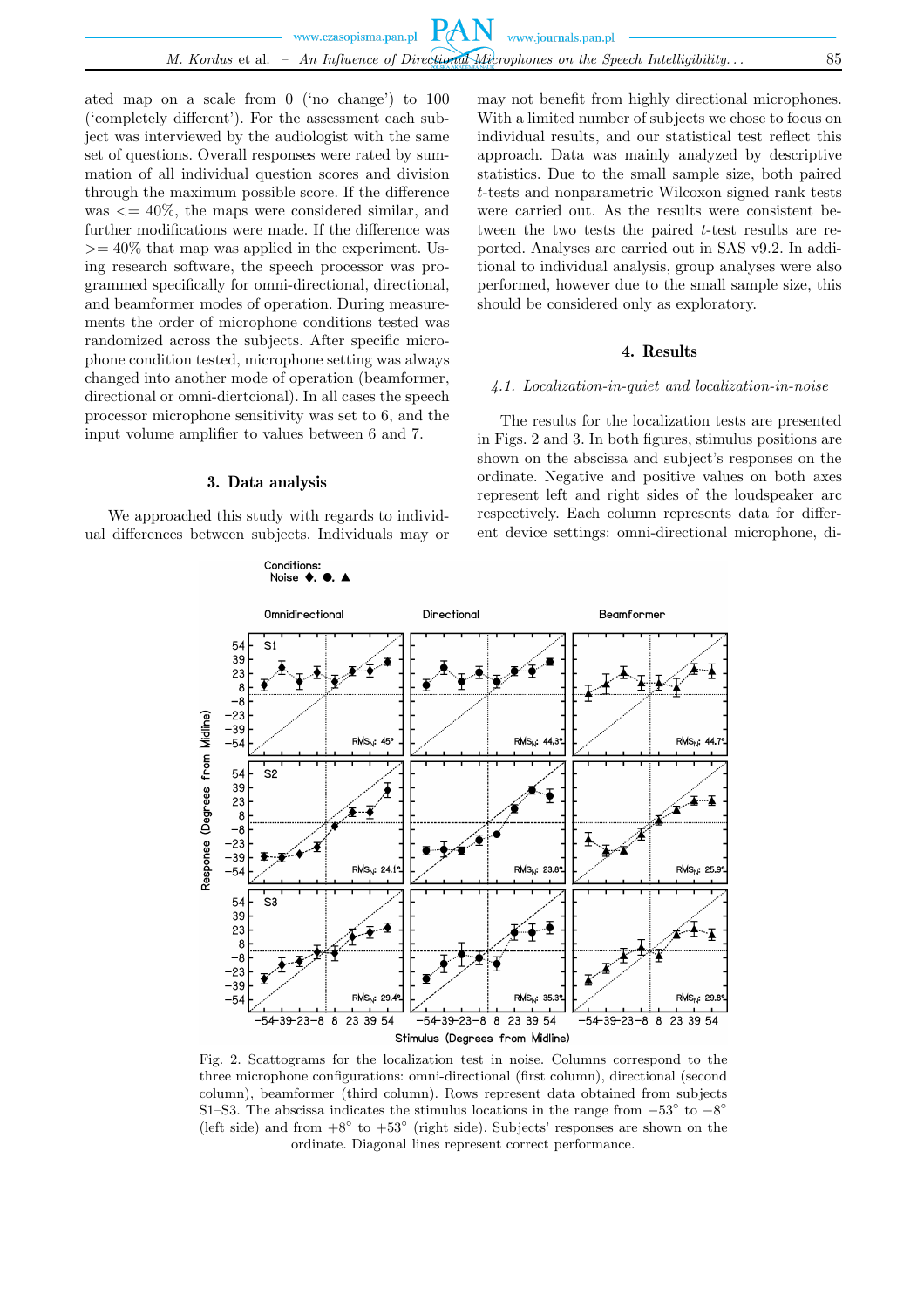

Fig. 3. Scattograms for the localization test in noise and quiet for subjects S4–S7. Closed symbols refer to the condition tested in noise, open symbols refers to the condition tested in quiet. Other details as in Fig. 2.

rectional microphone, and beamforming system. Each row represents data of individual subjects. Numbers displayed inside panels represent RMS errors averaged over all subject's responses. Closed symbols in Fig. 2 refer to listening condition in noise (subjects S1–S3), whereas closed and open symbols in Fig. 3 refer to listening conditions in noise and in quiet respectively (subjects S4–S7). Due to time constrains, subject S7 did not complete the task for the omni-directional microphone, and the localization test in quiet was not performed by subjects S1–S3.

For the localization test in quiet and localization test with the background noise, three general patterns of responses, accompanied by differences in subjects' localization performance, were observed. Four subjects (S2, S3, S6, and S7) accurately localized towards the center of the loudspeaker array, while two other subjects (S1 and S5) generally localized towards the side. Subject S1 localized all sounds on the right side of the median plane. It should be noted that for each condition tested, both cochlear implants devices were balanced for loudness.

Subjects S5's asymmetric pattern of localization was different. Subject S5 localized sounds presented on the left side as originating from loudspeakers located approx. two positions further to the right. However, sounds presented on the right side were localized with suitable accuracy. Among all seven subjects only subject S4 displayed a wide localization pattern, preserving positions of loudspeakers with a small standard deviation of responses (see Fig. 3, upper panels).

For localization tested in noise, a significance level of 0.05 did not reveal statistically significant differences between directional and omni-directional microphones  $(T = 0.755, p = 0.4902)$  in average group results. Group averages for directional and omni-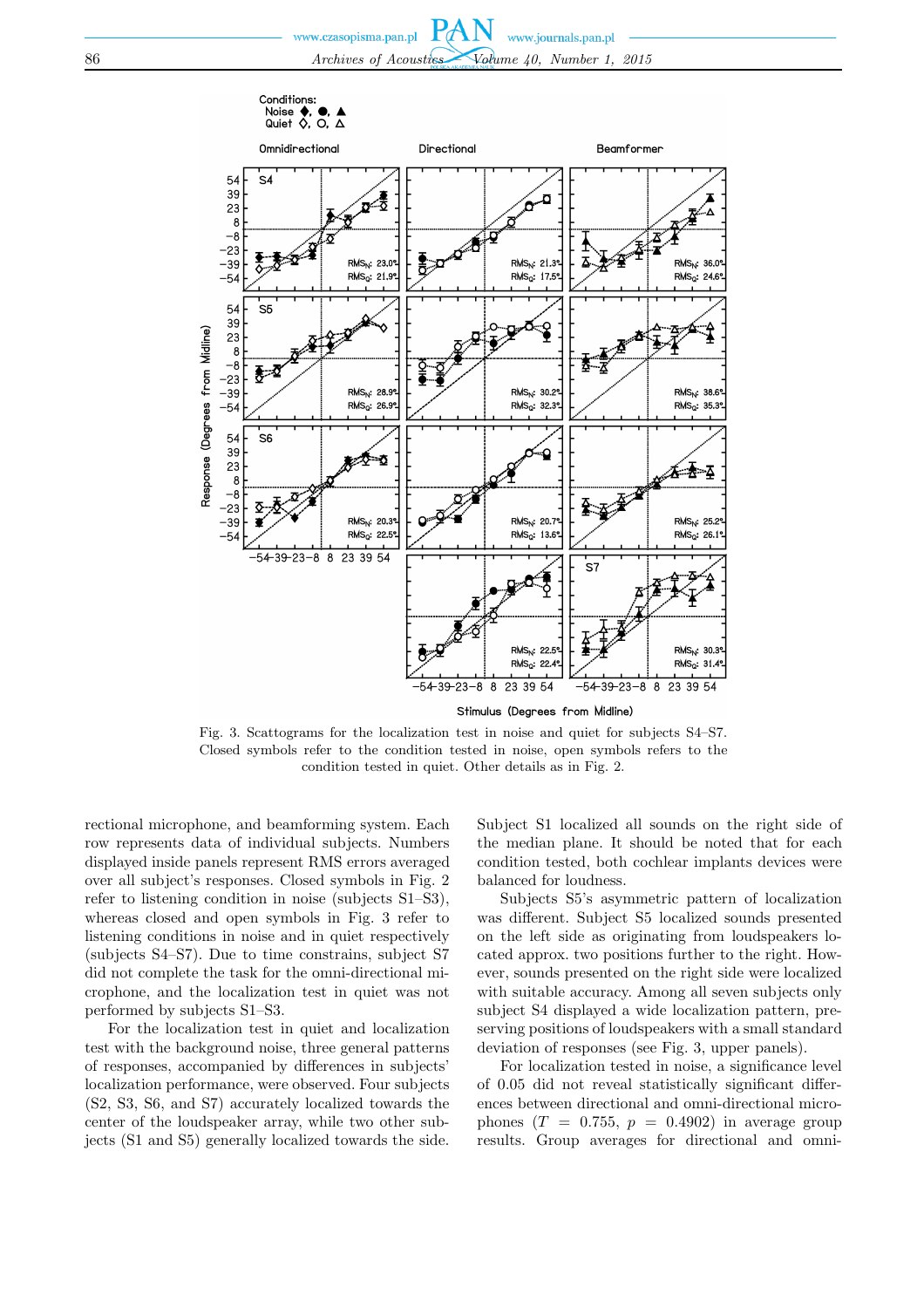directional microphone settings vs. beamforming settings were also not statistically significant at a level of 0.05 (beamforming vs. omni-directional microphone:  $T = 2.23, p = 0.076$ ; confidence interval:  $-0.7454$ , 10.58; and beamforming vs. directional microphone:  $T = -1.89$ ;  $p = 0.108$ ; confidence interval:  $-10.63$ , 1.37. Subject S7 did not participate in tests with omnidirectional microphone settings therefore his data was excluded from statistic analysis. Lack of the statistical significance was most likely due to the restricted sample size (number of subjects).

For subjects S3, S4, S5, and S6, differences were observed in individual results between the beamforming and both omni-directional and directional microphone settings. In all conditions tested the differences were associated with the poorer performance under beamformer system. Significant differences were also observed for the beamforming system and directional microphone for subject S7, with the directional microphone advantageous over the beamforming microphone settings.

In summary, data in Figs. 2 and 3 reveal that neither localization test in quiet nor localization test in noise showed an advantage of the beamforming microphone settings over directional or the omni-directional microphone. However, the background noise led to changes in response patterns, indicating a less accurate identification of the loudspeaker from which the signal originated. Most subjects displayed constant errors in localization, seen as a shift of localization towards the median plane or one side. A summary of localization errors shown in each panel of Figs. 2 and 3 is given in Table 2. Numbers at the bottom rows represent average errors calculated over all subjects and all eight loudspeaker positions (first row), and average errors calculated for subjects S4–S7 and all eight loudspeaker positions (second row) respectively. The values listed in Table 2 related to perfor-

mance of individual subjects show that smaller RMS errors represent better localization ability occurred in omni-directional and directional microphone settings. For signal and noise presented from  $\pm 54^\circ$  angles in front of subjects, neither use of the directional microphone nor the beamformer system improved localization.

For further illustration of localization ability in quiet and in noise for each microphone condition tested, confusion matrices (Tables 3 and 4) averaged over all subjects was calculated. Confusion matrices provide more detailed information than RMS errors shown in Figs. 2 and 3 as they reveal possible asymmetry in the directional response patterns provided by subjects. Columns in Tables 3 and 4 refer to loudspeakers used for signal presentation, whereas rows correspond to subjects' responses pointing to a particular loudspeaker. Numbers 1 to 4 and 5 to 8 indicate loudspeakers positioned on the left and right side, respectively. Percent of correct direction identification averaged over responses obtained from seven (localization in background noise) or four subjects (localization in quiet) for different microphone settings – omnidirectional, directional, and beamforming – are shown in the upper, middle, and lower parts of Tables 3 and 4, respectively. Table diagonals highlighted by solid boxes indicate perfect localization performance. As such perfect localization can be considered as too demanding for cochlear implant users, more relaxed criterion was also used, in which selection of a loudspeaker that was one loudspeaker apart from that generating the signal was still considered a correct identification. Applying relaxed criterion includes data on main diagonal and on  $\pm 1^{\circ}$  side diagonals into the count of percent correct responses, which is shown in Tables 3 and 4 highlighted by dashed boxes, and referred later in the text as an extended diagonal.

Table 2. Individual and average localization errors (RMS in degrees) for different microphone settings NA-not applicable.

|                                      | Conditions in quiet |              |              |                  | Conditions in noise |              |
|--------------------------------------|---------------------|--------------|--------------|------------------|---------------------|--------------|
| Subject                              | Omni-directional    | Directional  | Beamformer   | Omni-directional | Directional         | Beamformer   |
| S <sub>1</sub>                       | NA                  | <b>NA</b>    | NA.          | $45^{\circ}$     | $44.3^\circ$        | $44.7^\circ$ |
| S <sub>2</sub>                       | NA                  | NA           | NA           | $24.1^\circ$     | $23.8^\circ$        | $25.9^\circ$ |
| S3                                   | NA                  | NA           | NA           | $29.4^\circ$     | $35.3^\circ$        | $29.8^\circ$ |
| S4                                   | $21.9^\circ$        | $17.5^\circ$ | $24.6^\circ$ | $23.0^\circ$     | $21.3^\circ$        | $36.0^\circ$ |
| S5                                   | $26.9^\circ$        | $32.3^\circ$ | $35.3^\circ$ | $28.9^\circ$     | $30.2^\circ$        | $38.6^\circ$ |
| S <sub>6</sub>                       | $22.5^\circ$        | $13.6^\circ$ | $26.1^\circ$ | $20.3^\circ$     | $20.7^\circ$        | $25.2^\circ$ |
| S7                                   | <b>NA</b>           | $22.4^\circ$ | $31.4^\circ$ | <b>NA</b>        | $22.5^\circ$        | $30.3^\circ$ |
| Average across<br>all subjects       | 23.8                | 21.5         | 29.4         | 28.5             | 28.3                | 32.9         |
| Average across<br>subjects $(S4-S7)$ | 23.8                | 21.5         | 29.4         | 24.1             | 23.7                | 32.5         |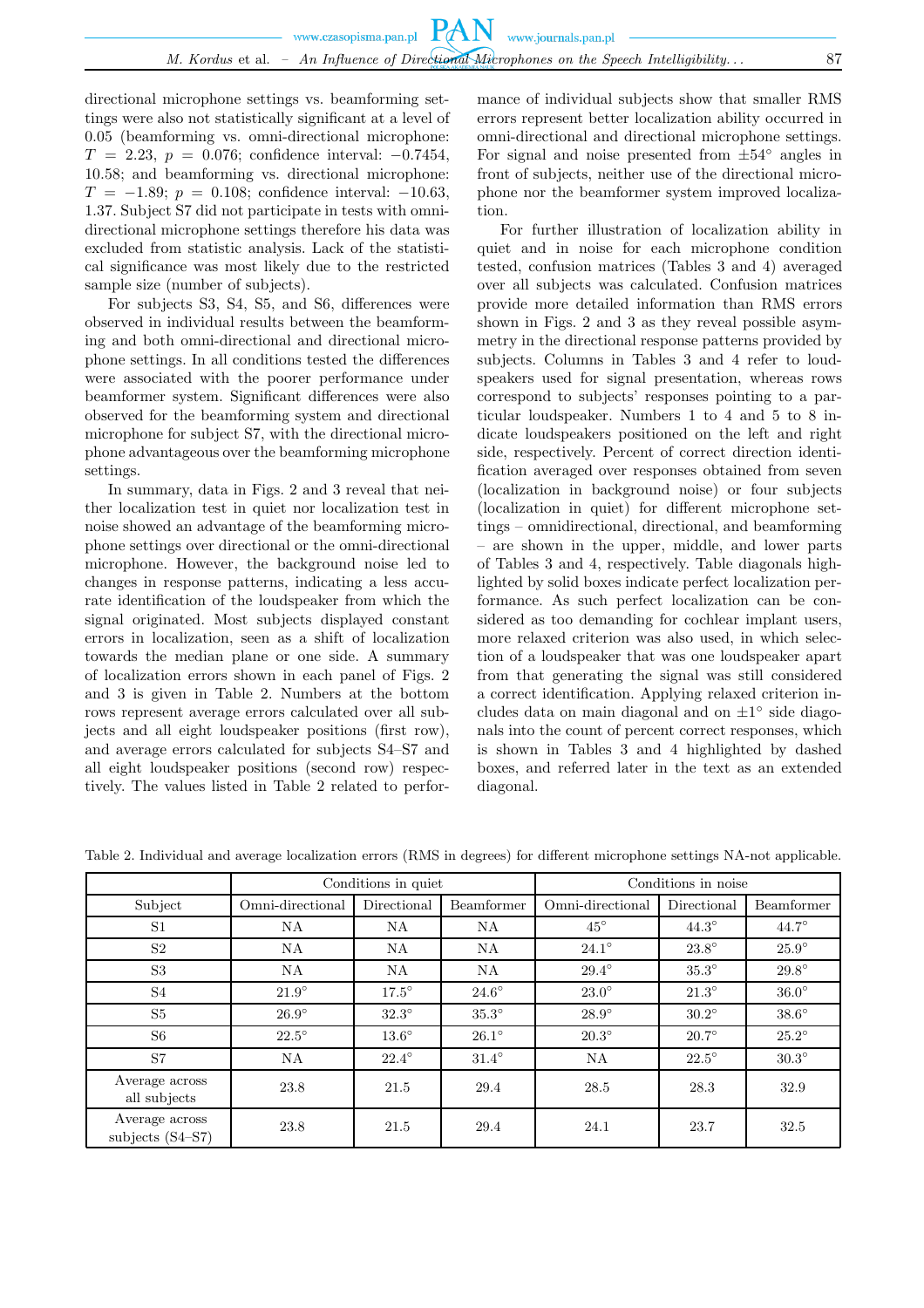| Table 3. Confusion matrix for localization in noise. |
|------------------------------------------------------|
|------------------------------------------------------|

|                  |                | Stimulus identification [%] |                         |          |                  |             |                 |           |                 |
|------------------|----------------|-----------------------------|-------------------------|----------|------------------|-------------|-----------------|-----------|-----------------|
|                  |                |                             | Position of loudspeaker |          |                  |             |                 |           |                 |
|                  |                | $\mathbf{1}$                | $\overline{2}$          | 3        | $\overline{4}$   | 5           | 6               | 7         | 8               |
|                  |                |                             |                         |          | Omni-directional |             |                 |           |                 |
|                  | $\mathbf{1}$   | 19.4                        | 8.3                     | $9.7\,$  | 4.2              | 2.7         |                 | 1.4       | 1.4             |
|                  | $\overline{2}$ | 22.2                        | 30.6                    | 23.6:    | 15.3             | 1.4         | 2.8             | 1.4       | 1.4             |
|                  | 3              | 30.6:                       | 25.0                    | 25.0     | 27.8             | 12.3        | 6.9             | 2.8       | 1.4             |
| Subject response | $\overline{4}$ | 8.3                         | 8.3:                    | 13.9     | 12.5             | 27.4        | $\!\!\!\!\!8.3$ | 1.4       | 1.4             |
|                  | 5              | 8.3                         | 11.1                    | 15.3     | 15.3             | $20.6\,$    | 16.7:           | 12.5      | $\!\!\!\!\!8.3$ |
|                  | 6              | 5.6                         | 5.6                     | 4.2      |                  | 11.1 : 17.8 | 26.4            | 31.9      | 30.6            |
|                  | $\overline{7}$ | 5.6                         | $\!\!\!\!\!8.3$         | 6.9      | 11.1             | 13.7        | $33.3\,$        | $33.3\,$  | 34.7            |
|                  | 8              |                             | 2.8                     | 1.4      | 2.8              | 4.1         |                 | 5.6:15.3  | 20.8            |
|                  |                |                             |                         |          | Directional      |             |                 |           |                 |
|                  | 1              | 17.9                        | 16.7                    | 14.3     | 3.6              | 4.8         | 3.6             | 1.2       | 1.2             |
|                  | $\overline{2}$ | 39.3                        | 33.3                    | 17.8     | $7.1\,$          | 5.9         |                 |           | 3.6             |
|                  | 3              | 17.9                        | 21.4                    | 27.4     | 26.2:            | 9.5         | 4.8             | 2.4       |                 |
|                  | $\overline{4}$ | 13.1                        | 8.3:                    | 14.3     | $23.8\,$         | $34.5\,$    | $5.9\,$         | $1.2\,$   | 2.4             |
| Subject response | 5              | 2.4                         | 3.6                     | 10.7     | 13.1             | 19.0        | 15.5:           | 8.3       | 7.1             |
|                  | 6              | 7.1                         | 3.6                     | 4.8      | 14.3             | $13.1\,$    | 28.6            | $30.9\,$  | 22.6            |
|                  | $\overline{7}$ | 2.4                         | 7.2                     | 4.8      | 9.5              | 13.1        | 33.3            | 34.5      | 45.2            |
|                  | 8              |                             | 5.9                     | 5.9      | 2.4              |             |                 | 8.3:21.4  | 17.9            |
|                  |                |                             |                         |          | Beamformer       |             |                 |           |                 |
|                  | $\mathbf 1$    | 17.9                        | 17.9                    | 7.1      | 4.8              |             | 2.4             | 1.2       |                 |
|                  | $\overline{2}$ | 17.9                        | 27.4                    | 22.6     | 9.5              | 8.3         | $5.9\,$         | 1.2       | 1.2             |
|                  | 3              | 25.0:                       | 20.2                    | 25.0     | 20.2:            | 14.3        | $\!\!\!\!\!8.3$ | 2.4       | 5.9             |
|                  | 4              | 13.1                        | 10.7                    | $\,9.5$  | 13.1             | 22.6        | 10.7            | 10.7      | 7.1             |
|                  | 5              | 10.7                        | 5.9                     | 9.5      | $16.7\,$         | 17.9        | 21.4:           | 15.5      | 10.7            |
| Subject response | 6              | 7.1                         | 8.3                     | $15.5\,$ | 17.9             | 17.9        | 20.2            | 28.6      | 28.6            |
|                  | $\overline{7}$ | 8.3                         | 4.8                     | 8.3      | 15.5             | 11.9:       | 21.4            | $23.8\,$  | 30.9            |
|                  | 8              |                             | 4.8                     | 2.4      | 2.4              | 7.1         | 9.5             | 16.7<br>Ξ | 15.5            |

A summary of the data from Tables 3 and 4 is given in Table 5, in which a total percent identification on the main and extended diagonals is listed. For the omni-directional microphone in noise conditions, only 23.6% of subjects' responses correspond to the main diagonal; however, 62.7% of subjects' responses correspond to the extended diagonal, indicating that subjects' performance is not perfect, but satisfactory from a practical point of view. There is a slight improvement of correct identification with the directional microphone (25.3% and 68.2%), but no improvement for the beamforming system (20.1% and 55.7%). Results in Table 4 reveal better subject performance for localization tasks in quiet than in noise. Correct identification is increased to 30–40% in many instances (for data on main diagonal see Table 4). There is also a smaller number of responses selecting loudspeakers remote from that which were used to

Table 4. Confusion matrix for localization in quiet.

|                  |                | Stimulus identification [%] |                |          |                  |                  |                  |         |      |
|------------------|----------------|-----------------------------|----------------|----------|------------------|------------------|------------------|---------|------|
|                  |                | Position of loudspeaker     |                |          |                  |                  |                  |         |      |
|                  |                | $\mathbf{1}$                | $\overline{2}$ | 3        | $\overline{4}$   | $\overline{5}$   | 6                | 7       | 8    |
|                  |                |                             |                |          | Omni-directional |                  |                  |         |      |
|                  | 1              | 19.4                        | 13.2           | 5.1      |                  |                  | 2.8              |         |      |
|                  | $\overline{2}$ | 30.6                        | 36.8           | 17.9     | 5.6              | 5.6              |                  |         |      |
|                  | 3              | 25.0                        | 23.7           | 33.3     | 16.7:            | 2.8              |                  |         |      |
| Subject response | $\overline{4}$ | 19.4                        | $10.5\,$       | 15.4     | 33.3             | 19.4             |                  | 8.3     |      |
|                  | 5              | 5.6                         | 7.9            | $23.1\,$ | <b>25.0</b>      | 38.9             | 30.6             | 5.6     | 19.4 |
|                  | 6              |                             | 7.9            |          |                  | $11.1 \div 25.0$ | 47.2             | 27.8    | 30.6 |
|                  | $\overline{7}$ |                             |                | 2.6      | 5.6              | 8.3              | 19.4             | 30.6    | 38.9 |
|                  | 8              |                             |                | 2.6      | 2.8              |                  |                  | 27.8    | 11.1 |
|                  |                |                             |                |          | Directional      |                  |                  |         |      |
|                  | 1              | 29.2                        | 20.8           |          |                  |                  |                  |         |      |
|                  | $\overline{2}$ | 35.4                        | 31.3           | 18.8     | 6.3              |                  |                  |         |      |
|                  | 3              | 14.6                        | $31.3\,$       | 27.1     | 10.4:            | 2.1              |                  |         |      |
|                  | $\overline{4}$ | 8.3                         | 6.3            | $22.9\,$ | 31.3             | 18.8             | 4.2              |         |      |
|                  | $\overline{5}$ | 8.3                         | $6.3\,$        |          | 14.6 27.1        | $31.3\,$         | 29.2             | $6.3\,$ | 6.3  |
| Subject response | 6              | 4.2                         | 4.2            | 10.4     |                  | $8.3 \div 20.8$  | 35.4             | 31.3    | 18.8 |
|                  | $\overline{7}$ |                             |                | 6.3      | 12.5             |                  | $25.0 \div 25.0$ | 43.8    | 47.9 |
|                  | 8              |                             |                |          | 4.2              | 2.1              | 6.3              | 18.8    | 27.1 |
|                  |                |                             |                |          | Beamformer       |                  |                  |         |      |
|                  | 1              | 18.8                        | 16.7           | 6.3      | 2.1              |                  |                  | 2.1     |      |
|                  | $\overline{2}$ | 27.1                        | 33.3           | 12.5     | 8.3              | 2.1              |                  |         |      |
|                  | 3              | 16.7                        | $20.8\,$       | $31.3\,$ | 10.4             | $6.3\,$          | 2.1              | 4.2     | 2.1  |
|                  | $\overline{4}$ | 16.7                        | 6.3            | 18.8     | $16.7\,$         | 14.6             | 4.2              |         |      |
|                  | 5              | 16.7                        | 8.3            | 6.3      | 27.1             | 25.0             | 29.2             | 14.6    | 18.8 |
| Subject response | 6              | 2.1                         | 6.3            | 16.7     | 18.8             | $12.5\,$         | 18.8             | 43.8    | 37.5 |
|                  | $\overline{7}$ | 2.1                         | 8.3            | 6.3      | 12.5             | 33.3             | 27.1             | 14.6    | 22.9 |
|                  | 8              |                             |                | 2.1      | 4.2              | $6.3\,$          | 18.8             | 20.8    | 18.8 |

generate signals. In quiet conditions, the beamforming system did not lead to significant improvement in localization. The percent of substantial identification

Table 5. Summary of correct identification for Omnidirectional, Directional and Beamformer microphone configurations in quiet and noise.

| Microphone           | Percent correct identification<br>on diagonal |                      |                  |                      |  |  |  |
|----------------------|-----------------------------------------------|----------------------|------------------|----------------------|--|--|--|
| configu-             |                                               | Quiet                | <b>Noise</b>     |                      |  |  |  |
| ration               | Main<br>diagonal                              | Extended<br>diagonal | Main<br>diagonal | Extended<br>diagonal |  |  |  |
| Omni-<br>directional | 31.4                                          | 72.7                 | 23.6             | 62.7                 |  |  |  |
| Directional          | 32.0                                          | 76.8                 | 25.3             | 68.2                 |  |  |  |
| Beamformer           | 22.1                                          | 60.2                 | 20.1             | 55.7                 |  |  |  |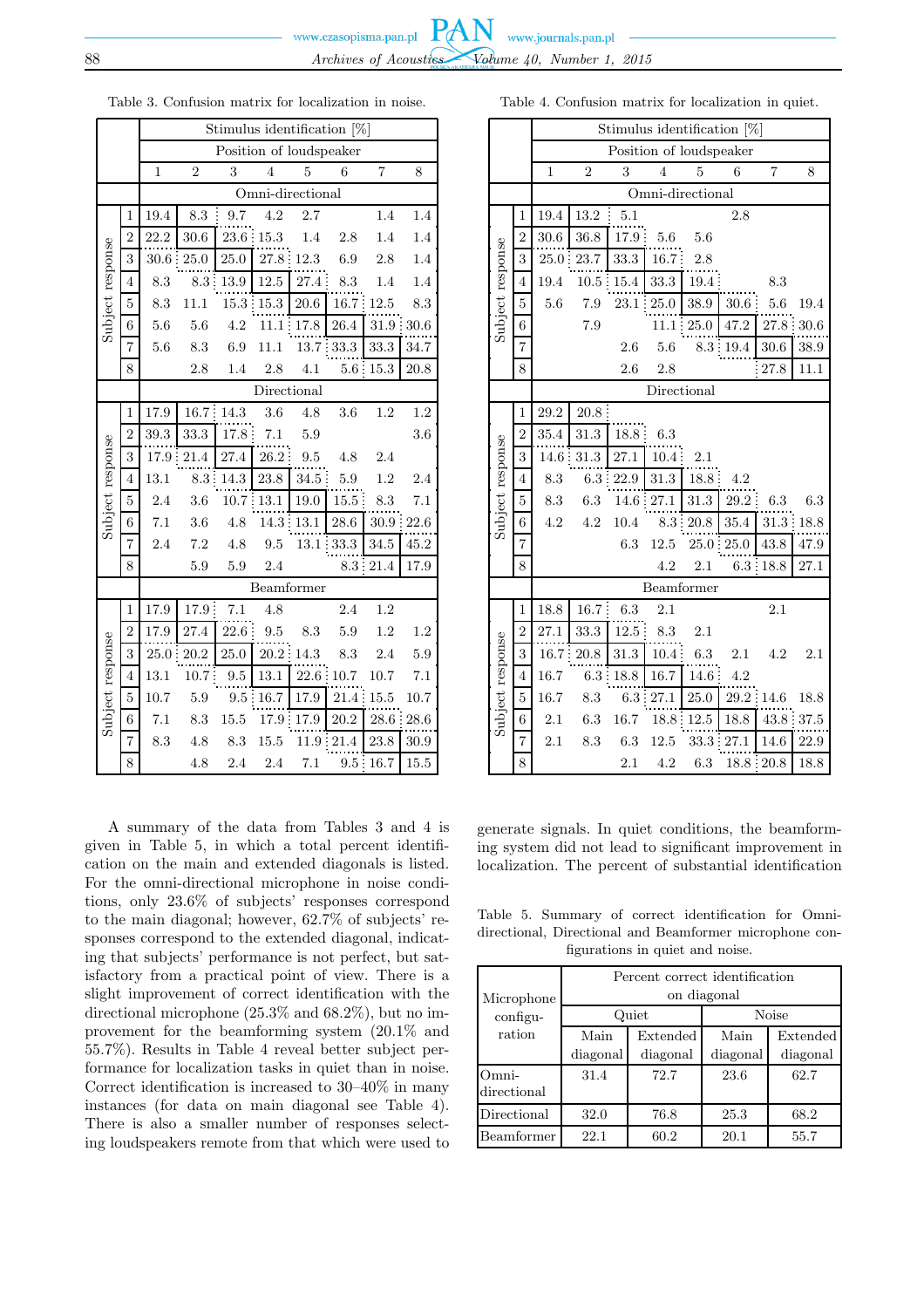errors for the beamformer system (see lower part of Table 4) is larger in comparison to the omni-directional and directional microphones settings (see middle and upper part of Table 4). The summary given in Table 5 indicates 31.4% and 32.0% correct identification for omni-directional and directional microphones, respectively, and only 22.1% in beamforming condition. Applying the extended diagonal criterion leads to correct identification in quiet of 72–76% for omnidirectional and directional microphones, and of 60.2% for beamforming system. These numbers represent 10– 15% higher identification level than correct identification in noise.

Data in Figs. 2 and 3 also show that the percentage of correct identification is not related to the positions of loudspeakers spanning the arc of  $\pm 54^\circ$ , as percent of correct responses is similar along main diagonals of confusion matrices. Thus, within a frontal angle of approx. one-third of the circle, localization of sound sources in quiet and with background noise is comparably effective.

#### *4.2. Speech perception in background noise*

Individual results obtained from subjects S1, S2, and S4–S6 for speech perception in background noise are shown in Table 6 (due to time constraints test was not performed by subjects S3 and S7). First, it should be noted that level of the 50% spondees identification differs in SNRs among subjects by about 20 dB (see column "Average" in Table 6). For two subjects S2 and S6 comparison of the three microphones settings reveals slight improvement in the SNR for beamforming system over directional or omni-directional microphone e.g.  $-2.8$  and  $-5.3$  for beamformnig vs. directional microphone comparisons, and −2.8 and −4.7 for beamforming vs. omni-directional microphone comparisons. Although individual differences across 368 subjects, test conditions, and microphone settings were observed, these findings don't reflect on averages calculated for the entire subject population (bottom row of Table 6).

Table 6. Individual and average SNR in (dB) for different microphone settings.

| Conditions     |                  |             |            |  |  |  |
|----------------|------------------|-------------|------------|--|--|--|
| Subject        | Omni-directional | Directional | Beamformer |  |  |  |
| S1             | 2.3              | $-0.1$      | 0.6        |  |  |  |
| S <sub>2</sub> | $-2.1$           | $-2.1$      | $-4.9$     |  |  |  |
| S4             | $-2.2$           | $-1.5$      | $-1.7$     |  |  |  |
| S <sub>5</sub> | $-11.3$          | $-12.1$     | $-9.5$     |  |  |  |
| S6             | $-17.5$          | $-18.1$     | $-22.8$    |  |  |  |
| Average        | $-7$             | $-6.8$      | $-7.9$     |  |  |  |

## 5. Discussion

Our study investigated benefits of three microphone configurations – omni-directional microphone, directional microphone and SmartSound Beam (beamforming system) – on localization abilities in quiet and in noise, and on speech perception in noise in dynamically changing listening environments. With ongoing changes in the spatial location between target and noise, the potential advantages of different systems are not straightforward. As an example, confusion matrices for localization test in noise (see Tables 3 and 4) show that replacing an omni-directional with a directional microphone and further with a beamforming system is not followed by improvement in localization. However, for conditions away from the diagonal, some improvement is seen for the directional microphone as compared to the omni-directional microphone, meaning that smaller number of large errors in identification occurs. While some subjects demonstrated improvements in speech perception in noise, a group-wide comparison of the three microphone settings revealed slight or no improvements for the beamforming system or directional microphone over the omni-directional microphone. Nevertheless some differences within and among subjects were observed. For example the use of the beamforming system, compared to the directional microphone, resulted in improvements for subjects S2 and S6  $(-2.8 \text{ dB} \text{ and } -4.7 \text{ dB})$ , but not for subjects S1, S4, and S5.

For a person listening with two ears (without hearing aids), the binaural system receives and analyzes signals arriving from different locations. Based on the interaural level timing and spectral differences, the central auditory system does its best to locate sounds and hear speech in the presence of multiple background noises distortions introduced by hearing loss can disrupt some of these cues. As hearing aids and cochlear implants are particularly adept at improving performance in quiet, the signal processing involved has the potential to distort the normal bilateral level, timing, and spectral differences. The cues normally used by the central auditory system to identify sound sources and spatially separate speech in noise are attenuated by the directional characteristic of the devices.

The beamforming system and the directional microphone can alter localization cues causing poorer localization abilities. Our study shows that in localization tasks the beamforming system did not improve subjects' performance compared to directional and omni-directional microphones. The beamforming system should however perform better in speech intelligibility tests in noise, as it is designed to minimize masker effects. The potential advantages for beamforming system over omni-directional and directional microphones are not straightforward.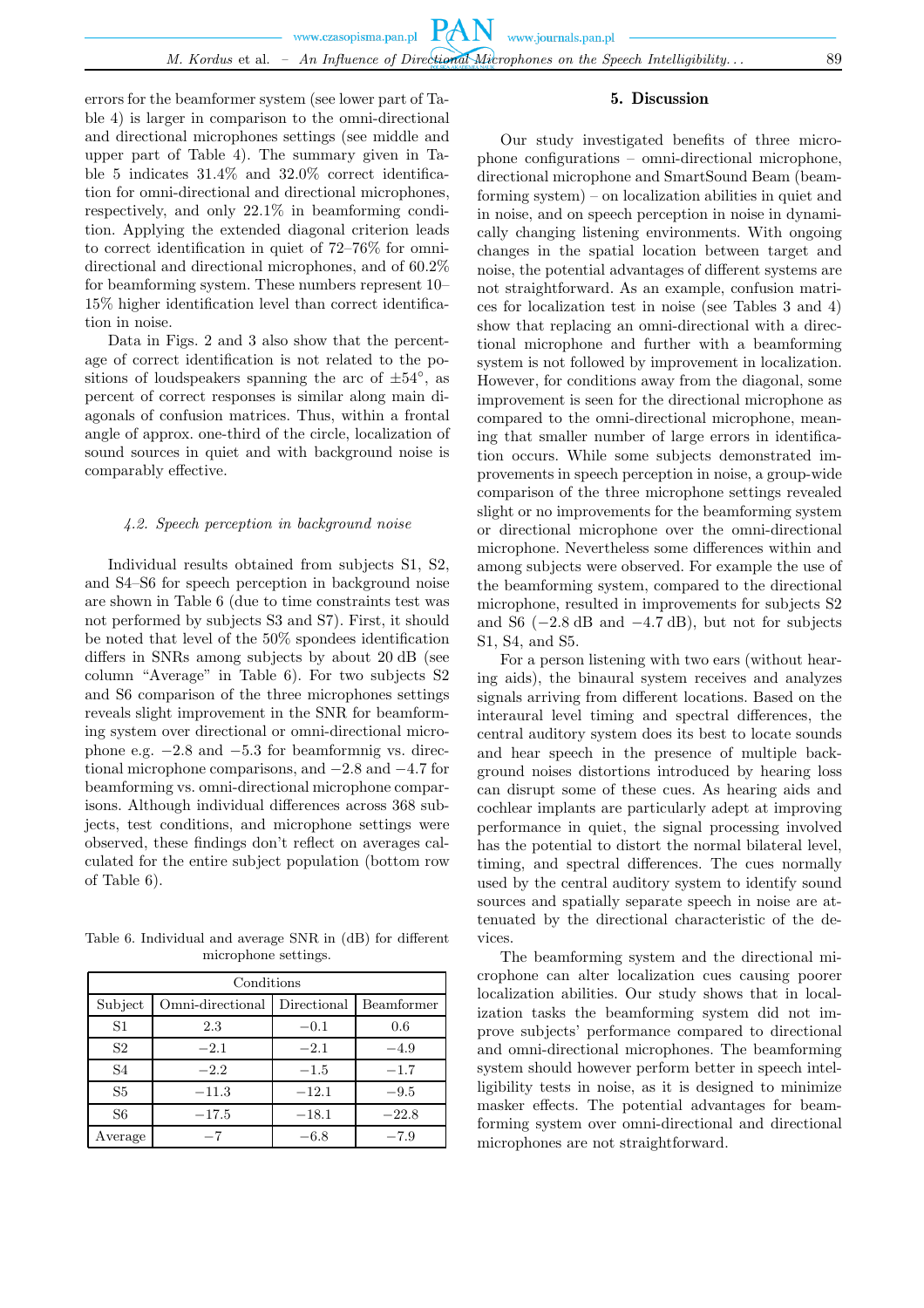|    | www.czasopisma.pan.pl $PAN$ www.journals.pan.pl |  |
|----|-------------------------------------------------|--|
|    |                                                 |  |
| 90 | Archives of Acoustics Volume 40, Number 1, 2015 |  |

Our data shows slight improvements in the SNR in speech intelligibly by some individuals for beamforming settings, which is consistent with data presented in the literature. For example WOUTERS and VAN DEN BERGHE (2001) obtained an average improvement of 10 dB in the SRT for speech-weighted noise and ICRA noise (ICRA, Reference Note 1), given a single noise source. For the SRT thresholds at noise level of 55 dB SPL, SPRIET *et al.* (2007) reported 7.5 dB improvement for speech-weighed and babble noise presented from single source, and correspondingly 2 dB and 5 dB improvement for multiple noise sources. For speechweighed noise and babble noise at a 65 dB SPL, the beamforming system, was even more effective, and led to an improvement of 13–16 dB in the SRT thresholds for a single-noise source and 7–11 dB for multiple-noise sources. SPRIET *et al.* (2007) concluded that the beamforming system improved speech intelligibility in all conditions in noise, with the most visible improvement for a single-noise source. This result was in agreement with data presented by H<sub>U</sub> and LO<sub>IZOU</sub> (2007). Using different types of noise, Hu and Loizou (2007) concluded that speech enhancement algorithms appeared to depend on the temporal and spectral characteristic of noise, particularly in low SNR conditions. Most recently, Kokkinakis and Loizou reported average 20% improvement in intelligibility of words for multiplenoise sources, and 30% improvement for single-noise source, for an algorithm based on four microphones coupled binaurally.

As shown, benefits for particular microphone systems are strongly dependent on the particular stimulus conditions and timing relationships between the targets and noises. An important factor is that time is required by the beamforming signal processing, to determine the location of the signal and noise. Errors can be made in this decision, and time is required to change the directionality characteristics of the beamformer.

It should be also noted that the beamforming system is expected to work best for side (90◦ ) and back (180◦ ) positions of background noise. Tests conducted in our laboratory setup, in which all loudspeakers were located in front of subjects within  $\pm 54°$  of median plane, showed that the beamforming system did not display a meaningful advantage for localization test over the omni-directional microphone. This result although not statistically significant may suggest that in all conditions in which the background noise is diffused, such as in reverberant spaces (when noise is not coming from the back), the advantage of beamforming system may be limited.

An important limitation of our study is the restricted number of subjects involved. We mainly explored individual differences, and also highlighted the importance of directional microphones for the particular task at hand. There is a large variety of real listen-

ing situations. Our study emphasizes the importance of considering dynamically changing listening tasks when evaluating different directional microphone characteristics.

## 6. Conclusions

- Confusion matrices showed that cochlear implants displayed sufficient localization ability in quiet, as in about 70% cases subjects correctly localized sounds within a horizontal angle of  $30-40^{\circ}$  ( $\pm 1^{\circ}$  loudspeaker apart from signal source).
- Localization in noise was less accurate than in quiet, as shown by a large number of considerable errors in localization in the confusion matrices.
- The importance of localization (and the RMS error scores reported) depends on the listening situation. However the average result (Table 6) indicates the lack of statistically significant differences between three microphone configurations.
- For speech presented from a frontal angle of  $\pm 54^\circ$ slight SNR improvements in speech intelligibility in some individuals can be observed for beamforming system compared to directional and omni-directional microphone settings.

#### Acknowledgment

This research was supported in part by research grant 2 P50 DC00242 from the National Institutes on Deafness and Other Communication Disorders, National Institutes of Health; grant RR00059 from the General Clinical Research Centers Program, Division of Research Resources, National Institutes of Health; the Lions Clubs International Foundation; and the Iowa Lions Foundation. The authors would like to thank the CI subjects for their cooperation. We also would like to acknowledge Stephanie Gogel, Ann Perreau and Shelly Witt for their help with collecting the data and Cochlear Ltd. for research software.

## References

- 1. Boothroyd A., Hanin L., Hnath T. (1985), *A sentence tests of speech perception: Reliability, set equivalence, and short-term learning*, City University of New York, Speech and Hearing Sciences Research Center, New York.
- 2. Brockmeyer A.M., Potts L.G. (2011), *Evaluation of Different Signal Processing Options in Unilateral and Bilateral Cochlear Freedom Implant Recipients Using RSpaceTM Background Noise*, J. Am. Acad. Audiol., **26**, 65–80.
- 3. Chung K., Zeng F.-G., Acker K.N. (2006), *Effect of directional microphone and adaptive multi-channel*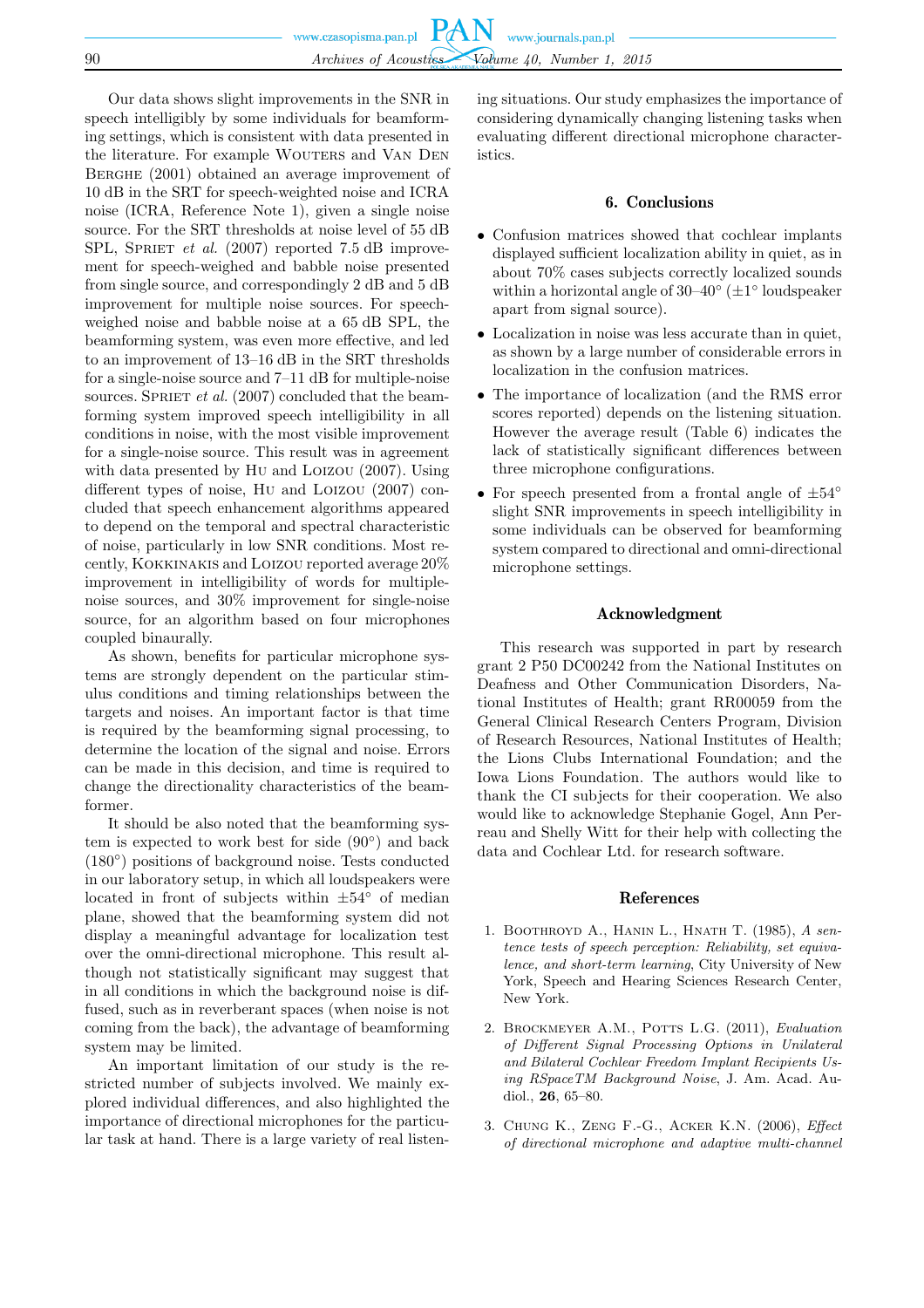*noise reduction algorithm on cochlear implant performance*, J. Acoust. Soc. Am., **120**, 4, 2216–2227.

- 4. Chung K., Zeng F.-G. (2009), *Using adaptive directional microphones to enhance cochlearimplant performance*, Hear. Res., **25**, 27–37.
- 5. Dunnc C.C., Tyler R.S., Witt S.A. *et al.* (2004), *Frequency and Electrode Contributions to Localization in Bilateral Cochlear Implants*, [in:] Cochlear Implants, Miyamoto R. [Ed.], pp. 443–446, Elsevier, Amsterdam.
- 6. Dunn C.C., Tyler S.R., Oakley S.A. *et al.* (2008), *Comparison of Speech Recognition and Localization Performance In Bilateral and Unilateral Cochlear Implant Users Matched on Duration of Deafness and Age at Implantation*, Ear Hear, **29**, 3, 352–359.
- 7. Greenberg Z.E., Zurek P.M. (1992), *Evaluation of an adaptive beamforming method for hearing aids*, J. Acoust. Soc. Am., **91**, 1662–1676.
- 8. GOLDSWORTHY R.L. (2005), *Noise reduction Algorithms and Performance Metrics for Improving Speech Reception in Noise by Cochlear-Implant Users*, MIT, Cambridge.
- 9. Hawkins D.B., Yacullo W.S. (1984), *Signal-to-noise ratio advantages of binaural Hearing aids and directional microphones under different levels of reverberation*, J. Speech Disord., **49**, 278–286.
- 10. Hochberg I., Boothroyd A., Weiss M. *et al.* (1992), *Effects of noise and noise suppression on speech perception by cochlear implant users*, Ear Hear, **13**, 263–271.
- 11. Holden L.K., Skinner M.W., Holden T.A. (1995), *Comparison of the normal and noise- suppression settings on the spectra 22 speech processor of the Nucleus 22-channel cochlear implant system*, Am. J. Audiol., **4**, 55–58.
- 12. Hu Y., Loizou P.C., Li N. *et al.* (2007), *Use of a sigmoidal-shaped function for noise attenuation in cochlear implants*, J. Acoust. Soc. Am., **122**, EL128– EL134.
- 13. Hu Y., Loizou P.C. (2007), *A comparative intelligibility study of single-microphone noise reduction algorithms*, J. Acoust. Soc. Am., **122**, 3, 1777–1786.
- 14. Kochkin S. (2000), *MarkeTrak V: Why my hearing aids are in the drawer: The consumer's perspective*, Hearing Review, **53**, 34–41.
- 15. Kokkinakis K., Loizou P.C. (2010), *Multimicrophone adaptive noise reduction strategies for coordinated stimulation in bilateral cochlear implant devices*, J. Acoust. Soc. Am., **127**, 5, 3136–3144.
- 16. Kokkinakis K., Azimi B., Hu Y. *et al.* (2012), *Single and Multiple Microphone Noise Reduction strategies in Cochlear Implants*, Trends Amplify, **16**, 2, 102–116.
- 17. Kompis M., Dillier N. (1994), *Noise reduction for hearing aids: Combining directional microphones with*

*an adaptive beamformer*, J. Acoust. Soc. Am., **96**, 1910–1913.

- 18. Kompis M., Bettler M., Vischwe M. *et al.* (2004), *Bilateral cochlear implantation and directional multi-microphone systems*, [in:] *Cochlear Implants*, Miyamoto R. [Ed.], International Congress Series (pp. 447–450), Elsevier, Amsterdam, The Netherlands.
- 19. Kompis M., Bertram M., Francois J. *et al.* (2008), *A Two-Microphone Noise Reduction System for Cochlear Implant Users with Nearby Microphones – Part I: Signal Processing Algorithm Design and Development*, EURASIP Journal on Advances in Signal Processing, 1–9.
- 20. Loizou P.C., Lobo A., Hu Y. (2005), *Subspace algorithms for noise reduction in cochlear implants (L)*, J. Acoust. Soc. Am., **118**, 5, 2791–2793.
- 21. McCreery R.W., Venediktov R.A., Coleman J.J. *et al.* (2012), *An Evidence – Based Systematic Review of Directional Microphones and Digital Noise Reduction Hearing Aids in School-Age Children with Hearing Loss*, Am. J. Audiol., PMID: 22858614.
- 22. MÜLLER J., SCHÖNE J., HELMS J. (2002), Speech un*derstanding in quiet and noise in bilateral users of the MED-EL COMBI 40/40+ cochlear implant system*, Ear Hear, **23**, 3, 198–206.
- 23. Plomp R. (1994), *Noise, amplification, and compression: Considerations of 3 main issues in hearing – aid design*, Ear Hear, **15**, 2–12.
- 24. Qin M.K., Oxenham A.J. (2003), *Effects of simulated cochlear implant processing on speech reception in fluctuating maskers*, J. Acoust. Soc. Am., **114**, 446–454.
- 25. Sapar A., Dorman M.F., Loiselle L.H. (2007), *Performance of patients using different cochlear systems: effects of input dynamic range*, Ear Hear, **28**, 260–275.
- 26. Schafer E.C., Thibodeau L.M. (2004), *Speech recognition abilities of adults using cochlear implants with FM systems*, J. Am. Acad. Audiol., **15**, 678–691.
- 27. Spriet A., Van Deun L., Eftaxiadis K. *et al.* (2007), *Speech Understanding in background noise with the two-microphone adaptive beamformer BEAM TM in the Nucleus FreedomTM Cochlear Implant system*, Ear Hear, **28**, 1, 62–72.
- 28. Stickney G.S., Zeng F.-G., Litovsky R. *et al.* (2004), *Cochlear implant speech recognition with speech masker*, J. Acoust. Soc. Am., **116**, 2, 1081–1091.
- 29. Swanson B., Van Baelen E., Janessens M. *et al.* (2007), *Cochlear Implant signal Processing ICs*, Custom Integrated Circuits Conference, CICC'07, IEEE, pp. 437–442.
- 30. Tillman T.W., Carhart R. (1966), *An expanded test for speech discrimination utilizing CNC monosyllabic words: Northwestern University Auditory Test No. 6*, (Tech. Rep. No. SAM TR-66-55), Brooks Air Force Base, TX: USAF School of Aerospace Medicine.